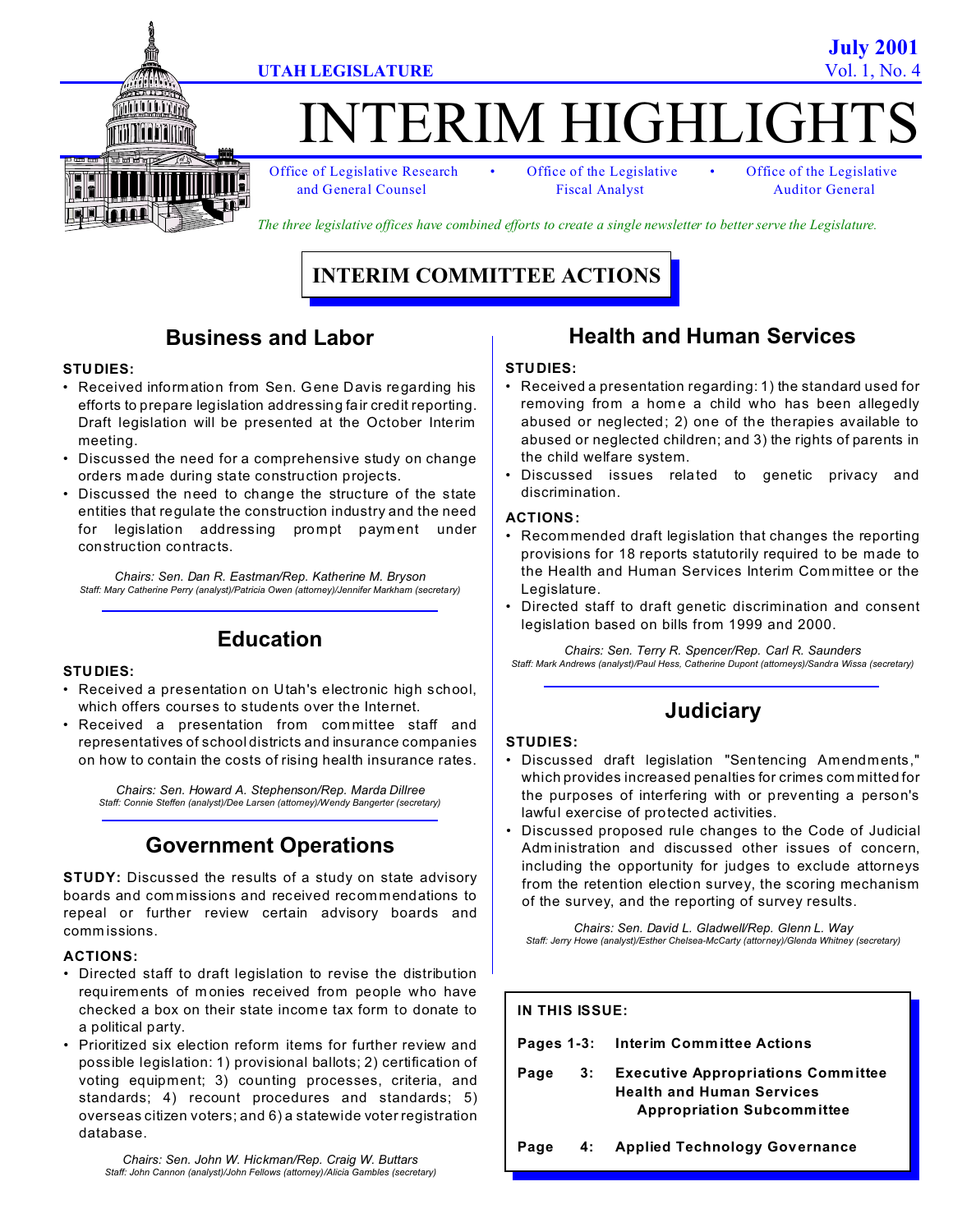### **Law Enforcement and Criminal Justice**

**STUDY:** Discussed ways to increase both state and local law enforcement agencies' ability to share information.

**REPORT:** Received a report on the creation of a Criminal and Juvenile Justice Consortium, which would consist of a partnership between the University of Utah and the Commission on Criminal and Juvenile Justice.

#### **ACTIONS:**

- Recommended to sunset the provisions related to weapons and explosives during the Olympics on their original dates of April 1, 2002.
- Recomm ended extending the sunset date for the Public Safety Command Act for one year and the Commission on Criminal and Juvenile Justice for 10 years.
- Directed staff to draft legislation to change the name of the Criminal Investigations Bureau within the Department of Public Safety to the State Bureau of Investigations and authorized the bureau to begin using the new name immediately.

*Chairs: Sen. D. Chris Buttars/Rep. DeMar "Bud" Bowman Staff: Chyleen Arbon (analyst)/Susan Creager Allred (attorney)/Wendy Bangerter (secretary)*

# **Natural Resources, Agriculture, and Environment**

#### **REPORTS:**

- Received an update from the Division of Plant Industry on cricket and grasshopper infestation in the state. The Attorney General's Office reported on the state's ability to file suit against federal agencies that own or manage infested lands where control measures are not being implemented.
- Received a report from the state veterinarian on animal disease control programs currently administered by the Department of Agriculture.
- Received a report from the School and Institutional Trust Lands regarding recent and planned trust land transactions as well as the change in director.

*Chairs: Sen. Parley G. Hellewell/Rep. Bradley T. Johnson Staff: Brian Allred (analyst)/Jeanenne Larson (attorney)/Joy Miller (secretary)*

### **Political Subdivisions**

#### **STUDIES:**

- Discussed the problems presented by a new housing development in Draper City that resides on the boundary line between Salt Lake County and Utah County, resulting in residential parcels being bisected by the county line. This situation affects most county services and jurisdictions.
- Received an update on issues regarding the proposed change of the county boundary line between Emery and Grand Counties in Green River.

*Chairs: Sen. Carlene M. Walker/Rep. David L. Hogue Staff: Joseph Wade (analyst)/Keith Woodwell (attorney)/Joy Miller (secretary)*

### **Public Utilities and Technology**

#### **STUDIES:**

- Continued discussion of proposed net metering legislation. Draft legislation will be heard in the Septem ber Interim meeting.
- Reviewed conservation and efficiency program s currently being used by both the private and public sector to determine what legislative policies could be implemented in the future.
- Discussed broadening the tax credit for energy efficient systems to include geothermal energy and discussed adjusting the tax credit for inflation.

*Chairs: Sen. Leonard M. Blackham/Rep. John E. Swallow Staff: Richard North (analyst)/Robert Rees (attorney)/Junie Anderson (secretary)*

### **Revenue and Taxation**

#### **REPORTS:**

• Received a preliminary revenue report for major state taxes for the fiscal year that ended on June 30, 2001. Total General Fund and Uniform School Fund collections are \$59 million below legislative estimates and total Transportation Fund collections are \$10 million below legislative estimates.

 While total Individual Income Tax revenues are 3.4% higher than last fiscal year, they are still \$55 million below legislative estimates. State Sales and Use Tax collections are 4.4% higher than last year and almost \$9 million above legislative estimates.

- Received a report from a task force that is studying taxes and fees imposed on the telecom munications industry.
- Received a report that contributions made via the state tax form for higher education libraries and library equipment has generated less than \$30,000 for the 1998 and 1999 tax years, putting it in jeopardy of being discontinued.

#### **ACTIONS:**

- Directed staff to draft legislation to bring Utah into compliance with the federal Telecommunications Mobile Sourcing Act.
- Requested that information be presented to the comm ittee at a future meeting regarding the imposition of fees to pay for training of public safety personnel who respond to highway accidents involving the transportation of high-level nuclear waste.

*Chairs: Sen. Curtis S. Bramble/Rep. Wayne A. Harper Staff: Bryant Howe (analyst)/Rebecca Rockwell (attorney)/Sandra Wissa (secretary)*

# **Transportation**

#### **REPORTS:**

- Received an update on the completed I-15 reconstruction project.
- Received a report that West Valley City and Salt Lake City have experienced increased efficiency and public satisfaction with the new adm inistrative traffic proceedings.

**ACTION:** Recommended draft legislation "Motorboat Driver Licensing and Boating Under the Influence Provisions."

*Chairs: Sen. David H. Steele/Rep. Joseph G. Murray Staff: Benjamin Christensen (analyst)/Cheryl Felt (attorney)/Junie Anderson (secretary)*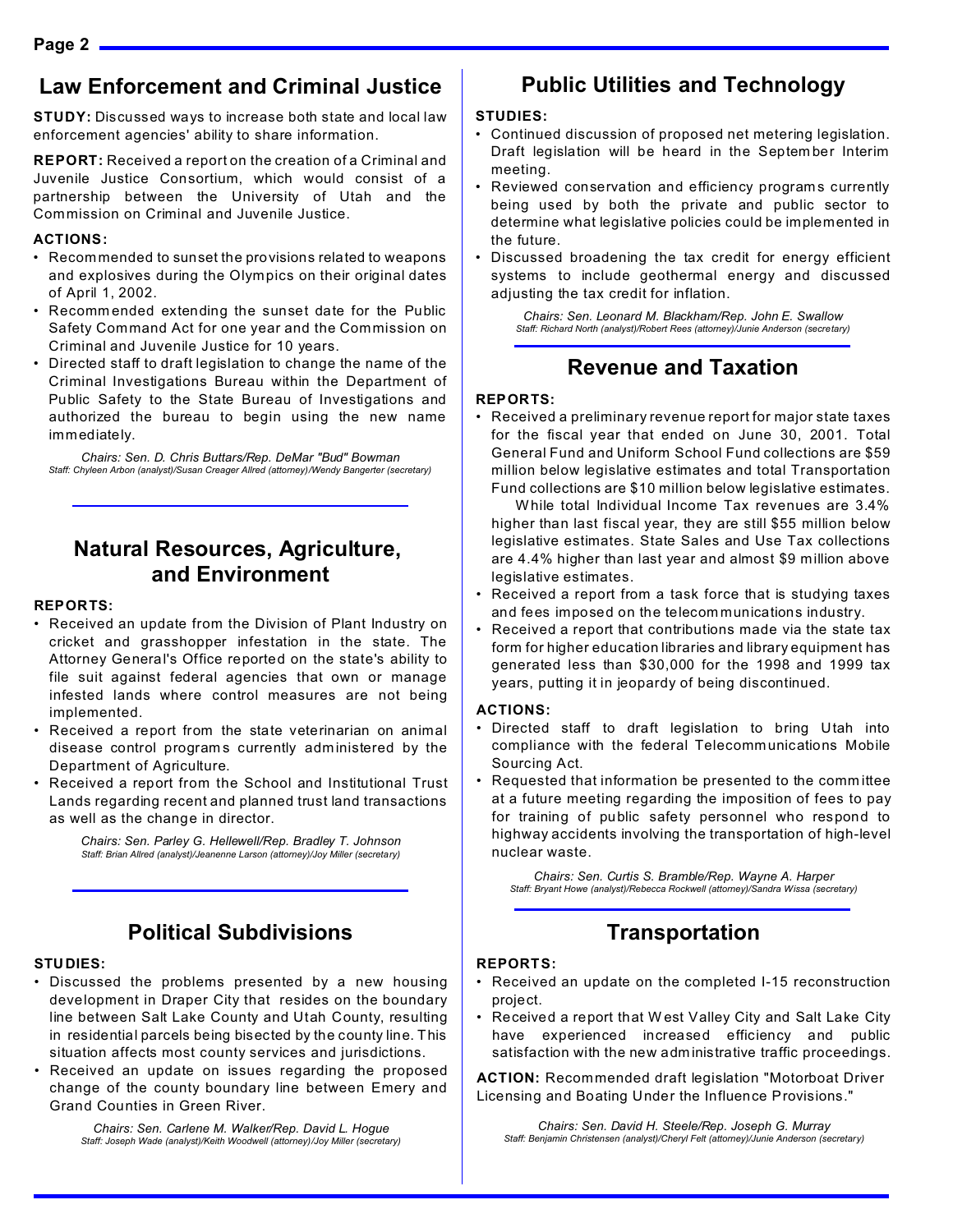### **Workforce Services and Community and Economic Development**

**STUDY:** Discussed tourism issues, including increasing the accountability of counties; requiring annual reports by the Utah Travel Council; exploring performance-based budgeting alternatives; and moving all tourism-related sections of the code into one chapter or cross-referencing related sections.

**REPORT:** Received a report regarding methods to improve tourism marketing program s, policies, and accountability.

**ACTION:** Directed staff and committee chairs to prepare proposed statutory changes to address tourism promotion.

*Chairs: Sen. Beverly Evans/Rep. Richard M. Siddoway Staff: Wayne Lewis (analyst)/Jim Wilson (attorney)/Jennifer Markham (secretary)*

### **HEALTH AND HUMAN SERVICES APPROPRIATIONS SUBCOMMITTEE**

On July 16, subcommittee mem bers toured the American Fork Developmental Center and heard reports on its budget, current and future roles, and surplus assets. The committee also heard reports on the state's efforts to comply with the requirements of the U.S. Supreme Court's *Olmstead* decision, as well as the efforts of the Division of Services for People with Disabilities to serve more people on the waiting list.

# **EXECUTIVE APPROPRIATIONS COMMITTEE**

*The following reports were received by the Executive Appropriations Committee at its July 17 meeting. Full reports are available at: www.le.state.ut.us/lfa*

#### **Basic Education: Definition Survey of States**

Traditionally, basic education was defined at the local level. After equity and adequacy issues arose, states increased their roles in funding and defining what constitutes a basic education.

Three areas relating to basic education are: equity and adequacy, assessment and accountability, and constitutional and court mandates. Each state defines and assesses each category through statute, established curriculum, or funding systems.

**ACTION:** Revisit this item during the next meeting and have the Office of Legislative Research and General Counsel summarize court mandates relating to basic education.

*Staff: Michael Kjar*

#### **Legal Counsel Personnel in the Attorney General's Office and other Executive Branch Agencies**

The Attorney General employs 195 attorneys, while other executive branch agencies employ 36 individuals requiring a juris doctorate degree. Agencies maintain that their attorneys are not legal counsel in the traditional sense, but are needed in addition to the services provided by the Attorney General's Office. There appears to be a conflict between current statute and the practice of some agencies retaining counsel without the Attorney General's approval.

**ACTION:** Adopted the analyst's recommendations that the Executive Offices and Criminal Justice Appropriation Subcommittee assess: whether duplication of legal services is occurring in state agencies, attorney workloads, statewide management of legal services, and statutory conflicts.

In addition, the subcommittee should review indemnification issues regarding agency attorneys, wage discrepancies between the Attorney General's Office and other agencies, and the growth in the number of agency attorneys in the last few years. The updated report should be presented at the November 13 Executive Appropriations Committee meeting.

*Staff: Gary Ricks* 

### **Utah Technology Infrastructure Innovation**

### **Program (UTIIP)**

The Annual Appropriations Act requires the Chief Information Officer to report to the Executive Appropriations Committee on grants allocated under UTIIP.

Of the \$500,000 appropriated for UTIIP in FY 2002, \$84,000 was allocated to the Department of Human Resource Management for online recruiting tools. The CIO has not granted the remaining funds and may consider a second round of grant applications.

Staff presented a tracking document, available online, showing the status of projects funded with previous appropriations. Staff also suggested that given the low response to the program and the limited return on investment, UTIIP is a prime prospect for budget hold-backs.

*Staff: Jonathan Ball*

### **Calculation Method for Local Provider COLA**

Staff reported on state appropriations for cost of living adjustments (COLA) for employees of local health and human service agencies and private service contract providers. Historically, the calculation has been based on an assumption that personal service costs for providers were 80% of the total budget. However, information from a legislative fiscal analyst survey of local agencies as well as providers' financial data showed that personal service costs are generally less than 80%. The report included a history of funds appropriated for this purpose and how these adjustments are calculated.

**ACTION:** Adopted the analyst's recommendations listed in the report. Also, the committee requested a letter from the Office of the Legislative Fiscal Analyst, detailing the contractualobligations that local agencies and providers have in using such appropriations for salary adjustments.

*Staff: Thor Nilsen*